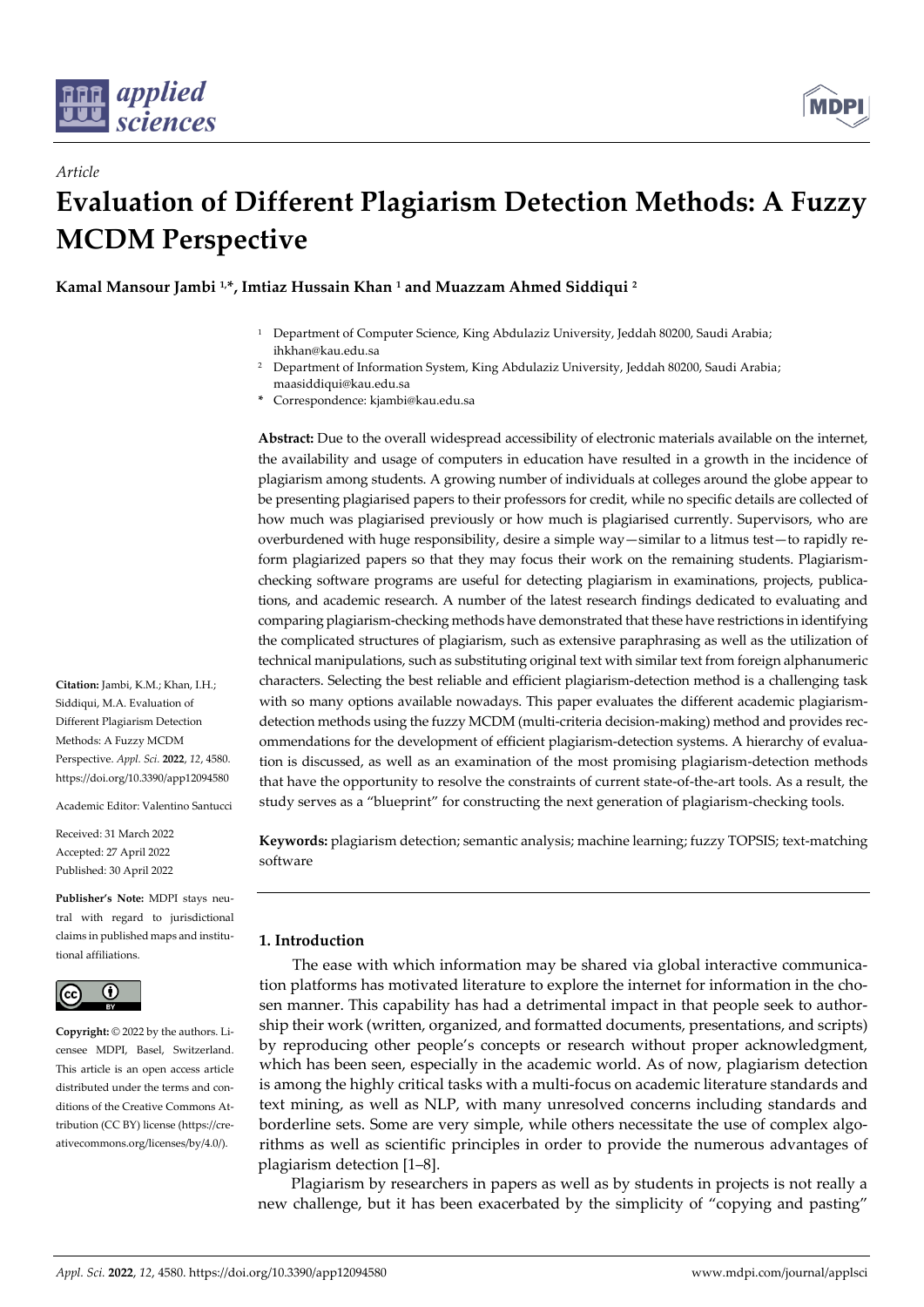information from publications as well as other sources of information on the Web. Utilizing content created by others can be purposeful, but it is more typically an unexpected mistake. With the software applications that are presently available, publishers, educators, examiners, and others can better easily recognize plagiarism as well as do not having to depend on their own talents to recognize similarities to already-published work [9–12]. Plagiarism-checking systems can analyze author documents as well as student papers in a matter of a few minutes, comparing what they have provided to previously published literature. This article explores technology and software and makes some tips for the editor as well as authors on how to use it correctly [13–15].

Selecting the best reliable and efficient plagiarism-detection method can be challenging with so many options available nowadays. Therefore, this paper presents a fuzzy TOP-SIS-based method for selecting an efficient academic-plagiarism-detection method. A quantitative research study on various types of plagiarism, indicated over a wide range of plagiarized scripts, revealed that every year, plagiarism checkers have managed to succeed in considering extrinsic plagiarism activities, whereas intrinsic plagiarism purely relies on stylometric functionality investigated by leveraging the arrangement of the papers. An in-depth assessment of the classification of plagiarism-checking methods that centered on textual characteristics, semantic structures, organizational characteristics, and candidate-information extraction prototypes, as well as plagiarism-finding procedures, was conducted. Concept plagiarism appears in the downstream hierarchical structure of smart plagiarism types and cannot be revealed as it is deprived of the textual semantics which convey the concept as well as the localization of perspective in the format.

This study focuses on evaluating the functioning mechanism of different plagiarismdetection methods, a topic that has yet to be thoroughly investigated. The rest of the paper is organized as follows: Section 2 goes through some of the linked publications, including a summary of research projects on the assessment of plagiarism-detection methods. Section 3 outlines the evaluation approach developed for prioritizing various plagiarism-detection methods. Section 4 describes the investigational findings and results. Lastly, Section 5 covers the conclusion, including the societal benefits of the method used and research directions in this field of study.

## **2. Literature Review**

Altheneyan and Menai [15] presented a critical review of existing approaches for paraphrase detection, as well as their use of automated plagiarism findings. It described the classifications of weird occurrences and the basic methodologies, as well as the groups of attributes that each technique utilized. All of the approaches and characteristics employed were reviewed as well as being listed in a table for comparative purposes. The performance of available plagiarism-detection methods capable of detecting paraphrases in benchmark corpora was evaluated and reviewed. Their significant observation was that word overlapping and structural interpretations, as well as MT procedures, are feature subcategories that contribute to the greatest presentation outcomes for a support vector machine (SVM) in both paraphrase recognition as well as plagiarism detection in corpora. A study of the effectiveness of deep learning methods demonstrated that they are the most interesting study direction in this discipline.

Gipp et al. [16] introduced a novel technique named citation-based plagiarism finding, that was tested with the help of a Ph.D. thesis [17], and in which a volunteering crowd-sourcing effort termed GuttenPlag [18] found significant levels of plagiarism through meticulous manual review. They demonstrated that citation-based plagiarism detection outperforms text-based techniques in detecting robust paraphrasing and conversion, as well as certain-idea plagiarism. They showed that merging citation-based, as well as text-based plagiarism identification, can enhance finding capability.

Modiba et al. [19] investigated and compared the differences among several systems, as well as how their effectiveness compared to manual testing. They looked at the various strategies students used to attempt plagiarism. Afterwards they looked more deeply at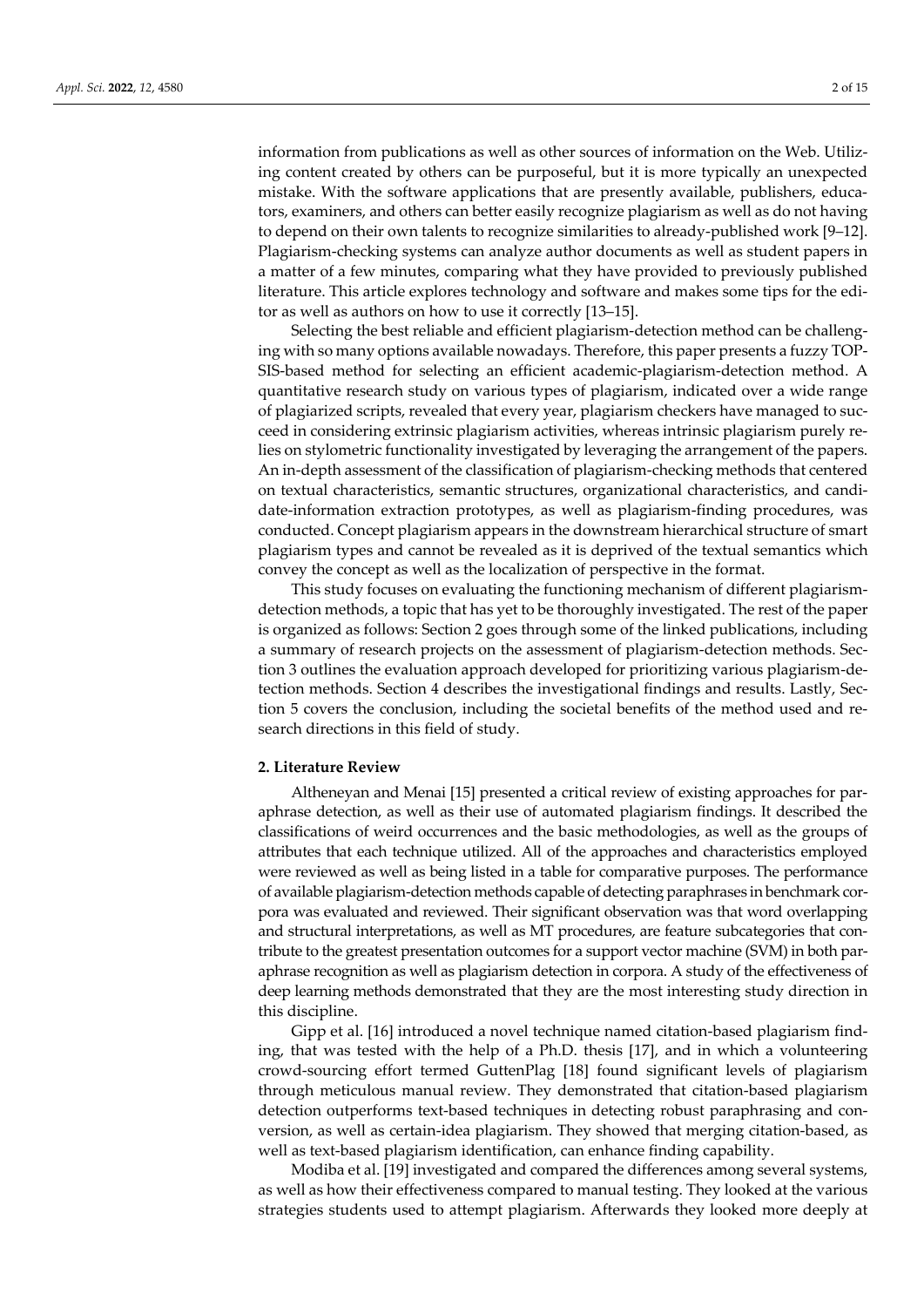the technologies that help with plagiarism detection, from their features to how they operate. During the process, they evaluated how these methods compared to their own, as well as their potential for assisting in the detection of entries that were plagiarized in the beginning C++ course.

Barrón-Cedeo et al. [20] presented a freshly produced large-scale corpus of artificial plagiarism that may be used to evaluate both intrinsic and external plagiarism detection. Furthermore, novel detection performance metrics for evaluating plagiarism-detection algorithms were provided.

Kakkonen and Mozgovoy [21] developed a hierarchical classification of the most popular types of plagiarism found in student papers. Their purpose-built trial set comprised texts that contain examples of various regularly used plagiaristic strategies. Although Sherlock was definitely the greatest hermetic detection tool overall, SafeAssignment was the strongest at identifying web-based plagiarism. Turnitin was discovered to be a highly effective method for identifying semi-automatic types of plagiarism, as the replacement of Cyrillic counterparts for particular letterings or the addition of bogus whitespaces. According to their research, none of the solutions is able to successfully identify plagiarism from both local as well as web sources while also identifying the technical methods that plagiarizers employ to disguise plagiarism.

Jurii et al. [22] introduced a detection approach for source code-based plagiarism depending on the transitional representation as well as demonstrating its application in elearning. The technique was validated on a sufficient amount of test cases representing the most common code-change strategies. The findings and effectiveness of the method were matched to the contemporary source code-based plagiarism-detection techniques used in a few of the most well-known plagiarism finding tools and systems.

Acampora and Cosma [23] suggested a unique fuzzy-based method to source-codebased plagiarism findings that takes advantage of the popular Fuzzy C-Means (FCM) as well as adaptive neuro-fuzzy inference system methods. Furthermore, the quality of the suggested approach was evaluated by the modern plagiarism identification Running Karp–Rabin Greedy-String-Tiling (RKR-GST) method. Fuzzy C-Means as well as the Adaptive-Neuro Fuzzy Inference System (ANFIS) were the foundations of their suggested algorithm. The suggested technique had the advantage of being programming-language-free, therefore there is no requirement to construct any permitted parsers or translators for the fuzzy-based prediction to recognize in multiple programming languages. Their findings showed that the suggested fuzzy-based technique outperforms all existing methods on popular source code datasets, revealing impressive outcomes as an effective and convenient solution to source-code plagiarism identification.

Ali et al. [24] provided a summary of efficient plagiarism-detection systems that have been utilized for natural-language textual plagiarism-finding, external plagiarism-finding, and clustering-based plagiarism-finding, as well as a few techniques utilized in codesource plagiarism identification. They correspondingly conducted a comparative analysis of five applications utilized for text-plagiarism identification.

Hage et al. [25] examined some plagiarism-detection methods in source-code documents. The tools were evaluated in terms of functionality and effectiveness. They conducted two tests for the performance analysis. To assess the sensitivity of the techniques for different plagiarism tactics, they applied the tools to a sample of purposefully plagiarised programs. To gain a sense of the tools' accuracy, they executed them through numerous incarnations of a student project and evaluated the top ten findings.

According to our literature review, a wide variety of techniques and platforms have been created over the recent decades to encourage robust and efficient plagiarism identification. The most well-known techniques have been capable of addressing the important challenges concerning the retrieval of important syntactic as well as semantic features, managing both monolingual as well as cross-lingual plagiarism identification, and the identifying plagiarism in both textual documents and program-source code even without the use of references.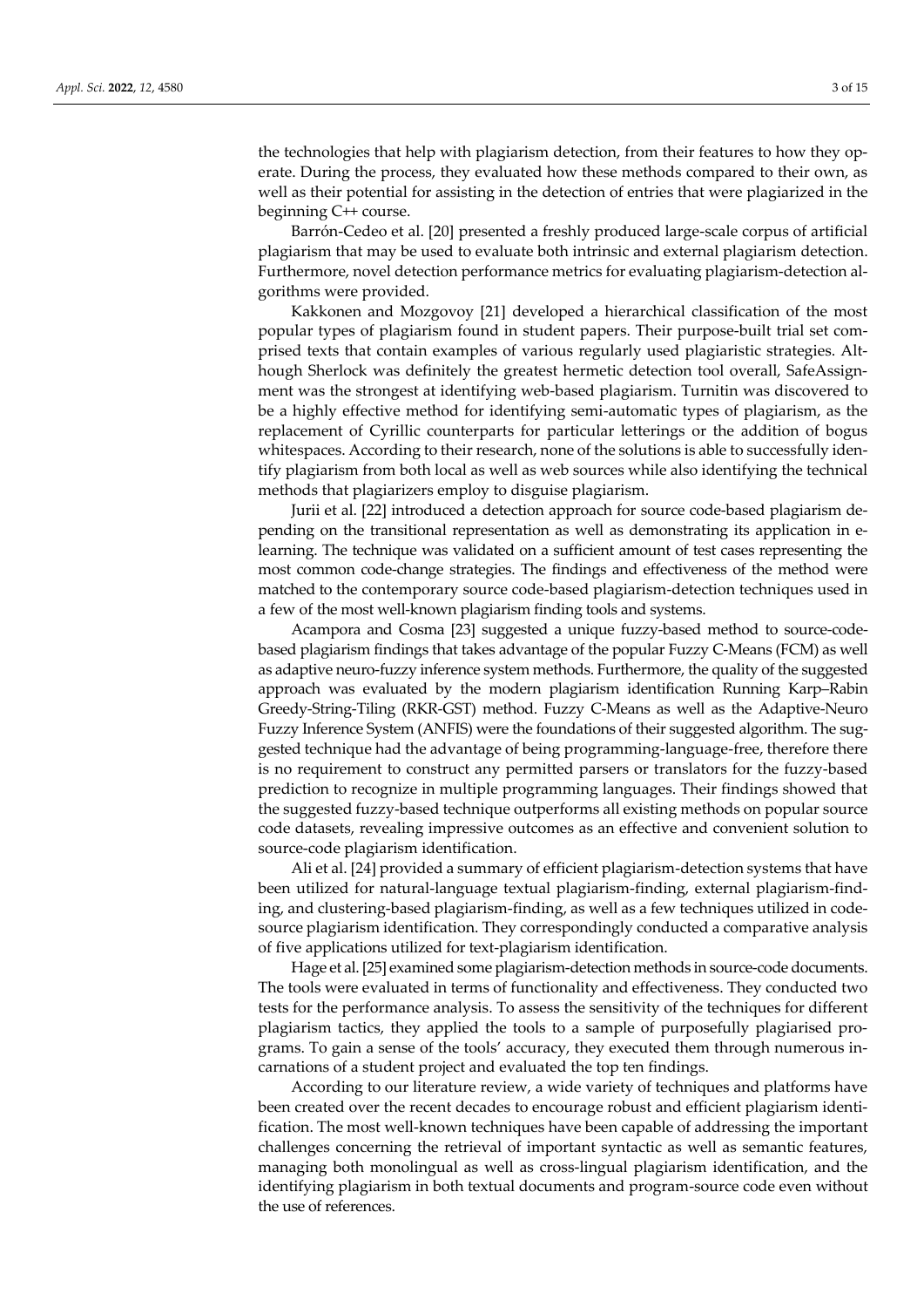Moreover, despite the accelerated advancement of technologies to ensure its reproduction, backup, as well as distribution of these techniques and platforms, some major concerns and research directions remain unaddressed. In this segment, we will highlight some of the challenges and opportunities.

- Creating advanced plagiarism-checking techniques that can function without external references while maintaining good precision is a complex job.
- There is still a lack of a detection approach for both textual data and source code which helps to ensure both evidence of accuracy and reliability and proof of thoroughness.
- Another difficult task is the creation of a correct and comprehensive catalogue of references depending on the article writer traces.

According to plagiarism-detection groups, until recent years, many studies were concentrated on verbatim plagiarism, such as word-for-word plagiarism as well as paraphrase plagiarising. Efficient academic plagiarism-detection method selection using the MCDM method was employed in this research for detailed comparison, co-occurrence similarity, language-model likelihood, and dependency-connection matching.

## **3. Materials and Methods**

# *3.1. Hierarchy for the Evaluation*

The initial step in this research was to develop a hierarchy structure. Thorough literature analyses, as well as expert recommendations, was used to determine the most important criteria for the evaluation of different plagiarism-detection methods. The hierarchy structure is made up of five criterion groups: ghostwriting, syntax-preserving, character-preserving, semantics-preserving, and idea-preserving, indicated by P1, P2, P3, P4, and P5, respectively, to select efficient academic plagiarism-detection approaches among different alternatives. Vector space models, stylometry, non-textual feature analysis, ngram comparisons, LSA, ESA, semantic graph analysis, and machine learning are the six alternatives evaluated for assessment, indicated by A1, A2, A3, A4, A5, and A6, respectively. Table 1 discusses the different criteria used for the evaluation of plagiarism-detection methods.

Figure 1 illustrates the hierarchical arrangement for the assessment of different plagiarism-detection methods.



**Figure 1.** Hierarchy for the evaluation of different plagiarism-detection methods**.**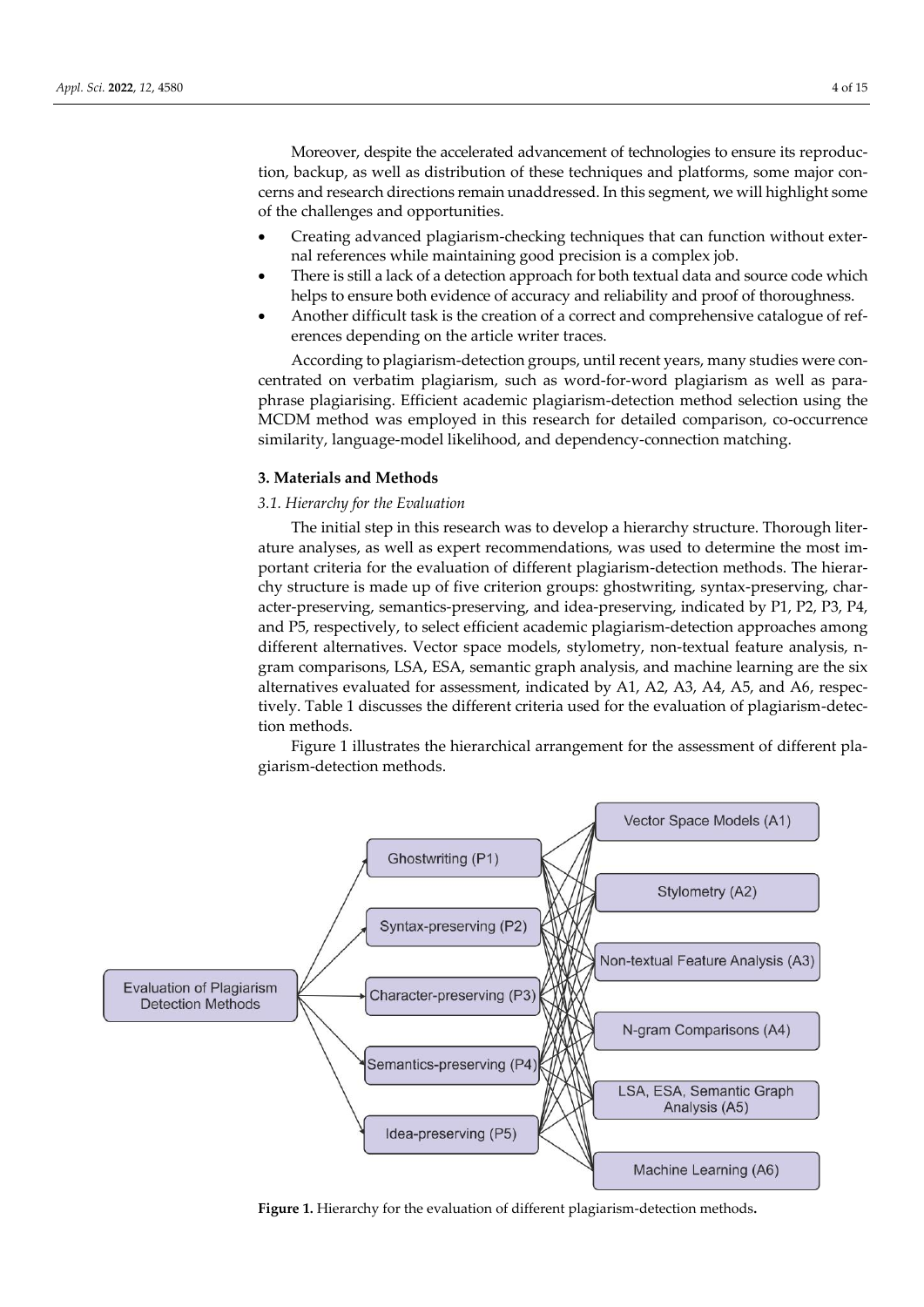After the hierarchical structure has been formed, the factors must be examined in pairs to assess their comparative significance and weight in relation to the overall objective. The research was prepared and carried out in order to compare the various parameters that experts and domain specialists consider when picking an adequate plagiarismdetection system. A questionnaire survey was created to identify the order of importance of the characteristics that should be considered when selecting effective academic plagiarism-detection methods.

The following sub-sections briefly discuss the different academic plagiarism-detection methods.

# 3.1.1. Vector Space Models

The vector space model (VSM) [26] is a well-known method for classical information retrieval (IR). It has the capacity to resolve the constraints of the string-comparison method. A given document is represented here by one or more vectors. The distance between the respective vectors is determined to assess pair-wise similarity among documents. To evaluate similarity between two provided vectors, a conventional cosine similarity measurement or more advanced similarity algorithms can be utilized. The model's results are highly dependent on evaluation of the individual plagiarism occurrence as well as the parameter setup [27]. The global similarity evaluation of VSMs might occasionally impede system performance.

## 3.1.2. Stylometry

Stylometry is the assessment of authorial style as well as writing features, is one method of analysis that has the ability to be used in the discovery of contract fraud. In theory, this technique of investigation can distinguish between writers; consequently, if there is a change among real student contributions as well as those accused of being ghostwritten, education institutions may have actionable proof [28]. Since its inception, stylometry has been employed in a variety of applications. In scientific authorship analysis, as in criminal as well as civil lawsuits, stylometry has been used. The approach has also been used by intelligence services to identify the writers of threats and Internet action, as well as other potentially dangerous publications. Stylometry objectives can differ based on the specific consequence desired by an investigator. The goal of authorial identification is to "establish the likelihood that a work was produced by a certain author primarily on stylistic qualities rather than content" [29]. The authorial authentication process comprises a "binary classification issue that determines if two texts were created by the same author".

#### 3.1.3. Non-Textual Feature Analysis

Non-textual information such as citations, photographs, and mathematical equations are taken into account by idea-based detection algorithms. This covers preprocessing techniques as well as similarity metrics that are pertinent to all finding approaches before addressing each class of detection systems. Idea-based finding approaches examine non-textual material in addition to lexical, syntactic, and semantic text similarities. The concept for this family of detection algorithms was first proposed by Gipp and Beel [30]. They advocated looking for comparable patterns in the series of in-textual citations in academic papers. These arrangements can imply that the information of the papers is highly semantically comparable, irrespective of whether the language has been paraphrased or converted.

#### 3.1.4. N-Gram Comparisons

Typically, the main strategy for detecting text similarity is to generate a collection of words from complete text samples. The frequencies matrix is then generated, which means that texts are translated to numerical statements. The findings of such a technique are determined by the filters used when the bag of words is formed. As a consequence, it is critical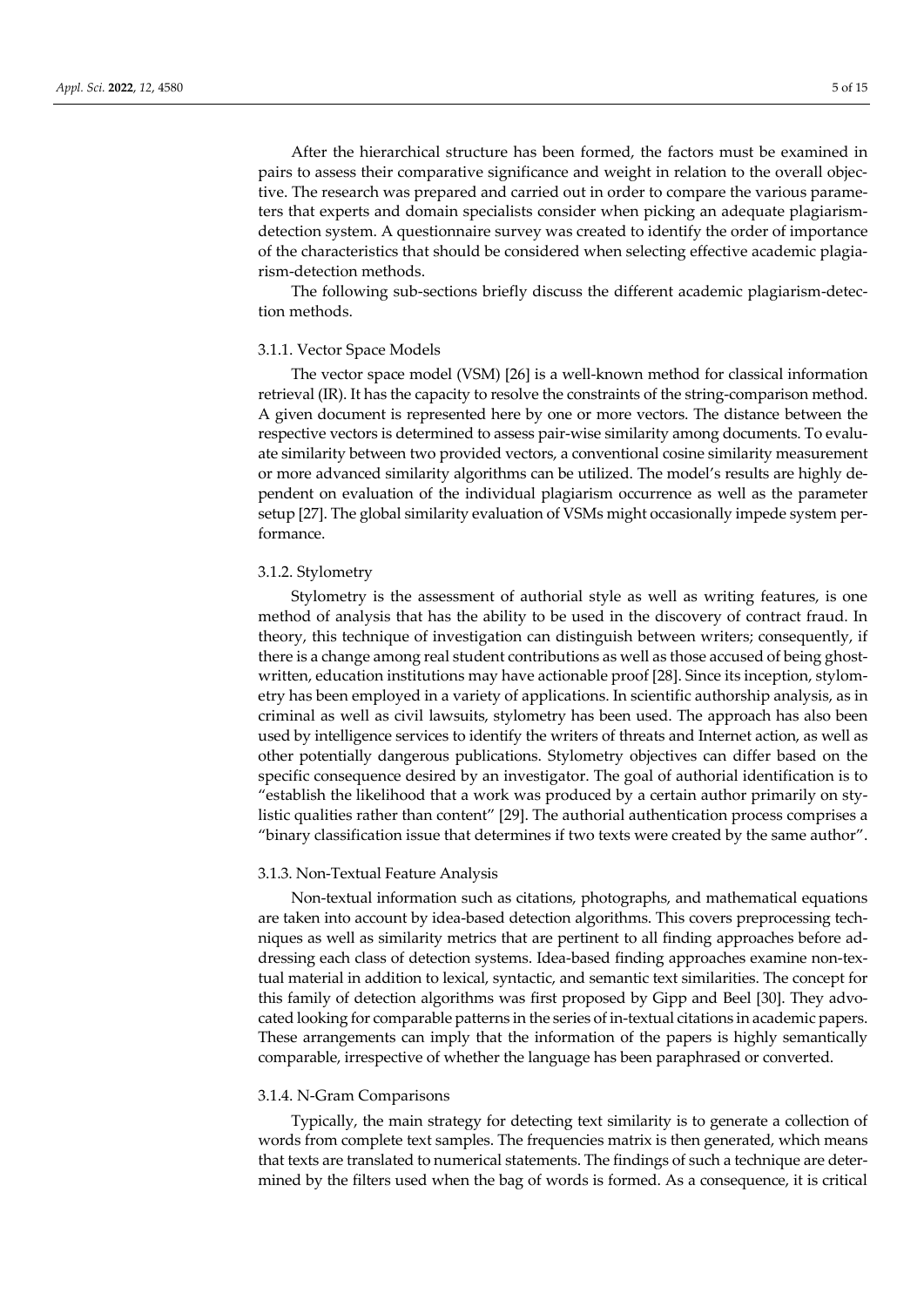to choose the appropriate filters in order to obtain correct outcomes. We can use this technique to evaluate entire texts or simply sections of them, such as phrases, paragraphs, sections, or n-grams. Based on the problem, n-grams can be produced at the character as well as word level [31,32]. Similarity findings can be analyzed using many approaches, such as analytical or numerical value estimates, or several clustering algorithms, for example, kmeans, artificial neural networks, or Bayesian. [33].

## 3.1.5. LSA, ESA, Semantic Graph Analysis

Semantics-based approaches work on the assumption that the semantic relationship of two passages is determined by the presence of comparable semantic parts in both sections. The semantic closeness of the two parts is determined by their appearance in similar situations. Thesauri are used in several semantics-based methodologies (e.g., WordNet or EuroVoc7). Incorporating semantic variables such as alternative words or hypernyms, as well as hyponyms into the exploration enhances paraphrase detection [34]. The use of a canonical alternative for every word aids in the detection of synonym-replacement obfuscation as well as minimizing the vector space dimension [35]. All semantics-based identification methods rely on sentence segmentation as well as text tokenization. Tokenization removes the analysis's atomic elements, which are often words or sentences. For extrinsic plagiarism identification, a common, as well as a successful technique, is to use proven semantic text analysis tools such as latent semantic analysis (LSA) or explicit semantic analysis (ESA), as well as word embeddings.

This series of approaches is centered on the concept of "distributional semantics", which shows that terms that occur in comparable circumstances tend to communicate a comparable meaning. In the opposite direction, distributional semantics implies that comparable term patterns reflect semantically related texts. The approaches differ in the breadth of co-occurring terms that they examine. Word embeddings examine only the terms that are directly surrounding them, whereas LSA analyzes the full document and ESA makes use of an external corpus. Knowledge graph analysis (KGA) visualizes a document for example a weighted directed graph, with nodes representing the semantic concepts provided by the text's words as well as edges representing the relationships among these ideas [36].

## 3.1.6. Machine Learning

Many common machine-learning methods, for example, support vector machines (SVM), nearest neighbor, as well as artificial neural networks (ANN), necessitate a large number of 'labeled' or 'annotated' data with the intention of developing accurate models. Labels are essential for a pair of programs, particularly in our plagiarism-detection assignment. Pairwise labels are the names given to these labels. Enumerating as well as annotating all possible combinations from individual data points is both costly and complex. Active learning can considerably lessen the load of annotating information needed for model training. In the actual world, unbalanced datasets are frequent, with the number of instances of one class considerably outnumbering the other. In such circumstances, rather than considering the issue as a classification problem, it might be treated as an anomaly detection problem that can be solved [37].

**Table 1.** Different criteria for the evaluation.

| Criteria     | Description                                                                                         |
|--------------|-----------------------------------------------------------------------------------------------------|
|              | When it comes to plagiarism as well as attribution, ghostwriting is among the most contentious and  |
| Ghostwriting | polarizing ethical concerns. It is an action that is commonly accepted in some circles while being  |
|              | viewed as a major ethical blunder in others. At the moment, the sole technical method for detecting |
|              | potential ghostwriting is to match stylometric aspects of a maybe ghost-written paper with textual  |
|              | documents clearly written by the putative writer [38-40].                                           |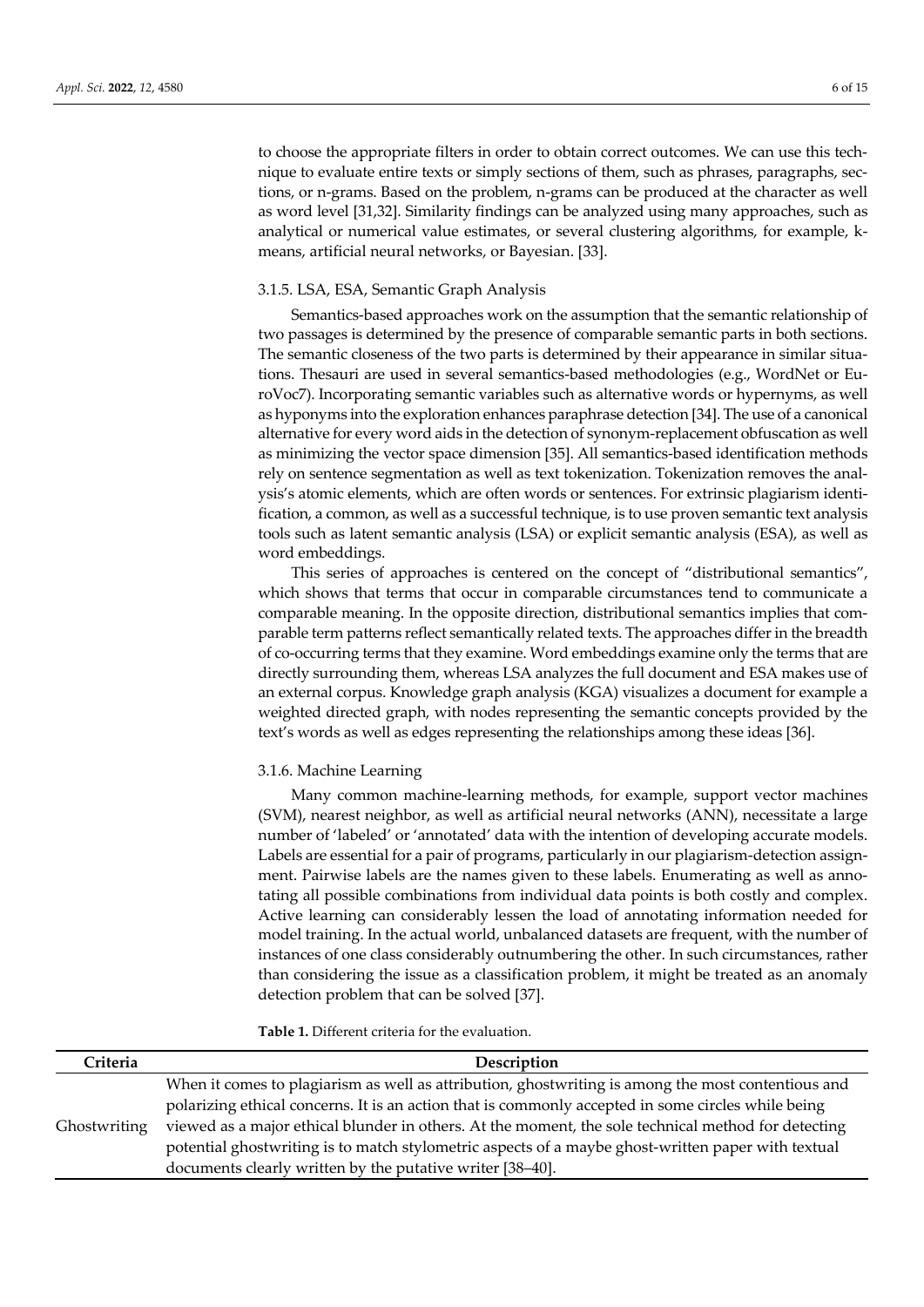|                                                                                      | Syntax-preserving plagiarism is frequently the consequence of applying basic substitution methods,                     |  |  |
|--------------------------------------------------------------------------------------|------------------------------------------------------------------------------------------------------------------------|--|--|
| Syntax-preserv-                                                                      | such as pattern-matching. Basic synonym replacement procedures work in the same way; but, using                        |  |  |
| ing                                                                                  | more advanced substitution techniques has become more common [41].                                                     |  |  |
|                                                                                      | Character-pre- Characters-preserving plagiarism comprises, in addition to verbatim copying, plagiarism methods         |  |  |
| that indicate sources, such as "pawn sacrifice" and "cut and slide" [42].<br>serving |                                                                                                                        |  |  |
|                                                                                      | Semantics-pre- Semantics-preserving plagiarism relates to advanced kinds of obfuscation in which the words, as well    |  |  |
| serving                                                                              | as sentence structure, are changed while the sense of passages is preserved [43].                                      |  |  |
|                                                                                      | Idea-preserving plagiarism refers to instances wherein plagiarists utilize a source's concept or struc-                |  |  |
|                                                                                      | Idea-preserving ture as well as express it wholly in their own terms. This type of plagiarism is challenging to detect |  |  |
| and even more difficult to demonstrate [44].                                         |                                                                                                                        |  |  |

#### *3.2. Fuzzy-TOPSIS Method*

Technique for Order Performance by Similarity to Ideal Solution (TOPSIS) is one of many popular MCDM methods. It is a practicable and helpful method for rating and choosing a figure of viable options by calculating Euclidean distances. The TOPSIS method was created by Hwang and Yoon [45]. It is centered on the notion that the optimal result must be the closest to the positive ideal solution (PIS), which is the solution that maximizes the advantage criteria while minimizing the cost criteria, as well as the furthest away from the negative ideal solution (NIS), which is the solution that maximizes the cost criteria while minimizing the advantage criteria.

Weights of qualities in standard multiple criteria decision-making (MCDM) systems show comparative relevance in the decision-making procedure. We cannot suppose that every assessment criterion is of equivalent relevance because the assessment of criteria involves varied viewpoints and interpretations [46]. Weighting techniques are divided into two types: subjective approaches as well as objective approaches. Subjective approaches are used to generate weights primarily based on decision makers' preferences or judgments. Furthermore, using mathematical approaches, for example, the eigenvector technique or the weighted least square technique, as well as computational programming approaches, compute the total evaluation of every decision-maker. The probability technique, multiple objective programming, and other objective methods calculate weights by performing mathematical models systematically without regard for the decision maker's opinions. To demonstrate that the weighting techniques have an effect on the assessment outcome, both subjective and objective weighting techniques were used in the comparison. Subjective weighting is focused on the knowledge and judgment of the decision-maker, whereas objective weighing is founded on mathematical computations. The objective weighting approach is especially useful in cases when valid subjective weights cannot be achieved [47–50].

As shown in Figure 2, the step-by-step sequential approach for weighting calculation, as well as significance-rating with the support of fuzzy TOPSIS, is as follows:

Step 1: Construct a decision matrix

In this research, five criteria and six alternatives are evaluated using the fuzzy TOPSIS approach. The category represents the types of different criteria. Suppose the decision-making team has K participants. If the fuzzy score as well as priority weight of the  $k$ th assessment expert, about the *i*th alternative on *j*th criterion, are:

 $\breve{x}_{ij}^k = (a_{ij}^k, b_{ij}^k, c_{ij}^k)$  and  $\breve{w}_j^k = (w_{j1}^k, w_{j2}^k, w_{j3}^k)$  correspondingly

where if  $i = 1, 2, ..., m$ , and  $j = 1, 2, ..., n$ , then the aggregated fuzzy ratings  $\check{x}_{ij}$  of alternatives (i) with regard to each criterion (j) are specified by  $\check{x}_{ij} = (a_{ij}, b_{ij}, c_{ij})$ . Table 2 displays the category of criterion as well as the weight applied to every criterion.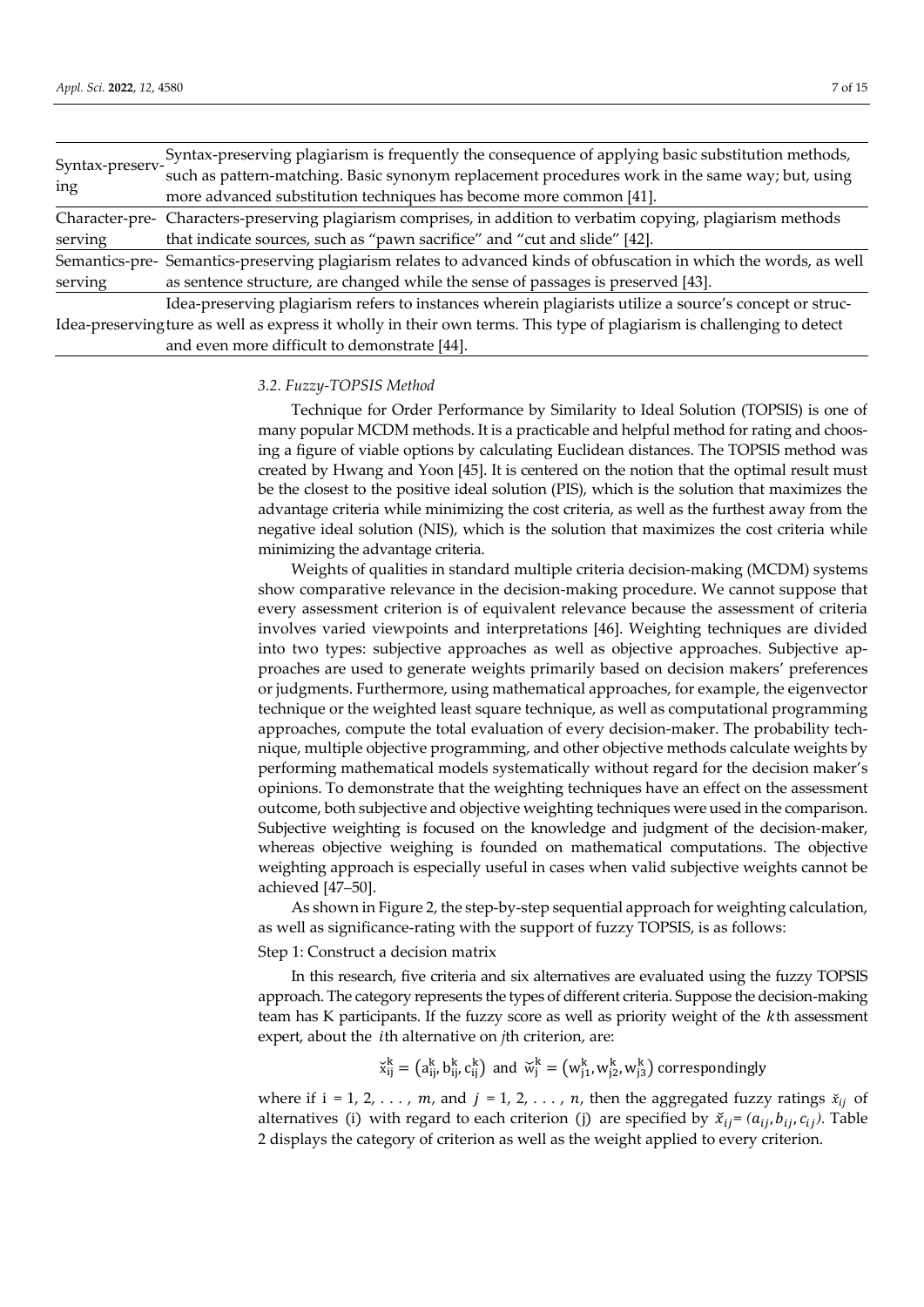

**Figure 2.** Flow diagram of fuzzy TOPSIS method**.**

**Table 2.** Characteristics of different criteria**.**

| Criteria | Category | Weight                |
|----------|----------|-----------------------|
| P1       |          | (0.200, 0.200, 0.200) |
| P2       |          | (0.200, 0.200, 0.200) |
| P3       |          | (0.200, 0.200, 0.200) |
| P4       |          | (0.200, 0.200, 0.200) |
| Р5       |          | (0.200, 0.200, 0.200) |

A triangular fuzzy number (TFN) is represented as L, M, or U. The parameters L, M, and U depict the least likely, most likely, and highest possible values, respectively. Table 3 demonstrates the fuzzy scale utilized in the model.

**Table 3.** Fuzzy scale.

| Code | <b>Linguistic Terms</b> |  |  |
|------|-------------------------|--|--|
|      | Very low                |  |  |
|      | Low                     |  |  |
|      | Medium                  |  |  |
|      | High                    |  |  |
|      | Very high               |  |  |

Step 2: Construct the normalized decision matrix

Further, a normalized decision matrix may be determined by using the subsequent relation depending on the positive as well as negative ideal options: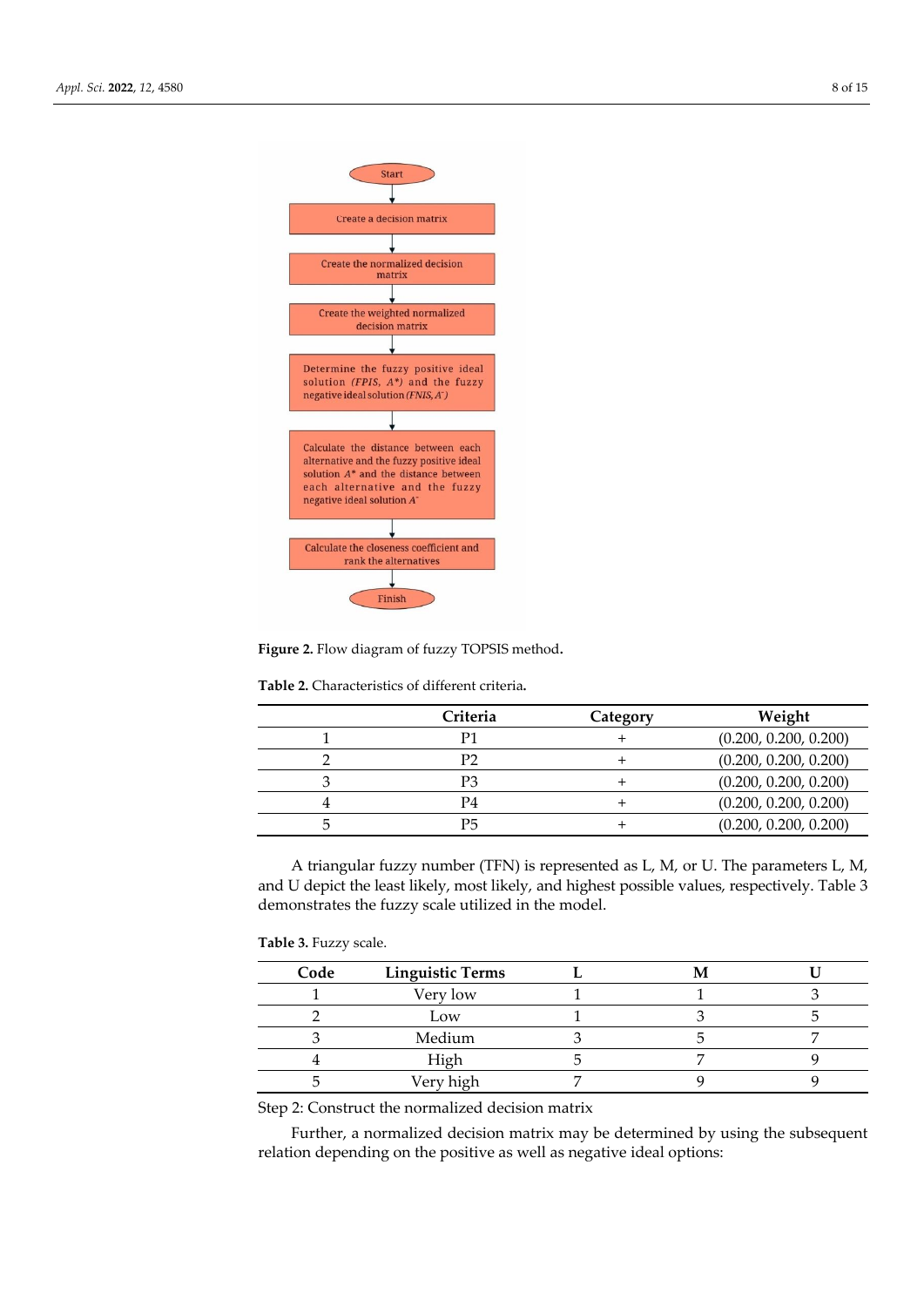$$
\tilde{r}_{ij} = \left(\frac{a_{ij}}{c_j^*}, \frac{b_{ij}}{c_j^*}, \frac{c_{ij}}{c_j^*}\right); c_j^* = \max_i c_{ij}; \text{ Positive ideal solution} \tag{1}
$$

$$
\tilde{r}_{ij} = \left(\frac{a_j^-}{c_{ij}}, \frac{a_j^-}{b_{ij}}, \frac{a_j^-}{a_{ij}}\right); a_j^- = \min_i a_{ij} ; \text{ Negative ideal solution} \tag{2}
$$

Step 3: Create the weighted normalized decision matrix

The weighted normalised decision matrix may be generated by multiplying the weight of every criterion in the normalised fuzzy decision matrix using the equation as follows, taking into account the varying weights of every criterion.

$$
\tilde{\mathbf{v}}_{ij} = \tilde{\mathbf{r}}_{ij} \cdot \tilde{\mathbf{w}}_{ij} \tag{3}
$$

where  $\widetilde{w}_{ij}$  denotes weight of criterion  $c_i$ 

Step 4: Calculate the fuzzy positive ideal solution (FPIS,  $A^*$ ) as well as the fuzzy negative ideal solution (FNIS, A<sup>-</sup>)

The FPIS and FNIS of the alternatives may be well-defined as Equations (4) and (5), respectively:

$$
A^* = {\tilde{v}_1^*, \tilde{v}_2^*, \dots, \tilde{v}_n^*} = \left\{ \left( \max_j v_{ij} \mid i \in B \right), \left( \min_j v_{ij} \mid i \in C \right) \right\}
$$
(4)

$$
A^{-} = \{\tilde{v}_{1}^{-}, \tilde{v}_{2}^{-}, ..., \tilde{v}_{n}^{-}\} = \left\{ \left(\min_{j} v_{ij} \mid i \in B\right), \left(\max_{j} v_{ij} \mid i \in C\right) \right\}
$$
(5)

where  $\tilde{v}_i^*$  is the maximum amount of i for all the alternatives and  $\tilde{v}_1^-$  is the minimum amount of i for all the alternatives. B and C symbolize the corresponding positive and negative ideal solutions, respectively.

Step 5: Determine the gap between every alternative as well as the fuzzy positive ideal solution A\*, as well as the distance among every interim solution and the fuzzy negative ideal solution A<sup>−</sup> .

The gap among each alternative as well as FPIS and among every alternative as well as FNIS is computed using Equations (6) and (7), respectively:

$$
S_i^* = \sum_{j=1}^n d(\tilde{v}_{ij}, \tilde{v}_j^*) \ i = 1, 2, ..., m \tag{6}
$$

$$
S_{i}^{-} = \sum_{j=1}^{n} d(\tilde{v}_{ij}, \tilde{v}_{j}^{-}) i = 1, 2, ..., m
$$
 (7)

where d is the distance among two fuzzy numerals, when two triangular fuzzy numbers  $(a_1, b_1, c_1)$  and  $(a_2, b_2, c_2)$  are assumed, e distance among the two can be estimated as follows:

$$
d_v(\widetilde{M}_1, \widetilde{M}_2) = \sqrt{\frac{1}{3} [(a_1 - a_2)^2 + (b_1 - b_2)^2 + (c_1 - c_2)^2]}
$$
(8)

Note that  $d(\tilde{v}_{ij}, \tilde{v}_j^*)$  and  $d(\tilde{v}_{ij}, \tilde{v}_j^-)$  are crisp numbers.

Step 6: Determine the proximity coefficient as well as rank the options.

Every alternative's proximity coefficient could be calculated by the following equation:

$$
CC_{i} = \frac{S_{i}^{-}}{S_{i}^{+} + S_{i}^{-}}
$$
\n(9)

There are numerous approaches available for evaluating as well as ranking alternates with a different set of criteria. Every approach has benefits and drawbacks over the others. The fuzzy TOPSIS approach has the merits of being simple in its mathematical formulation and convenient for demonstrating human priorities, as well as allowing clear and direct trade among multiple criteria [50,51]. Furthermore, the tactic is categorized as a compromising con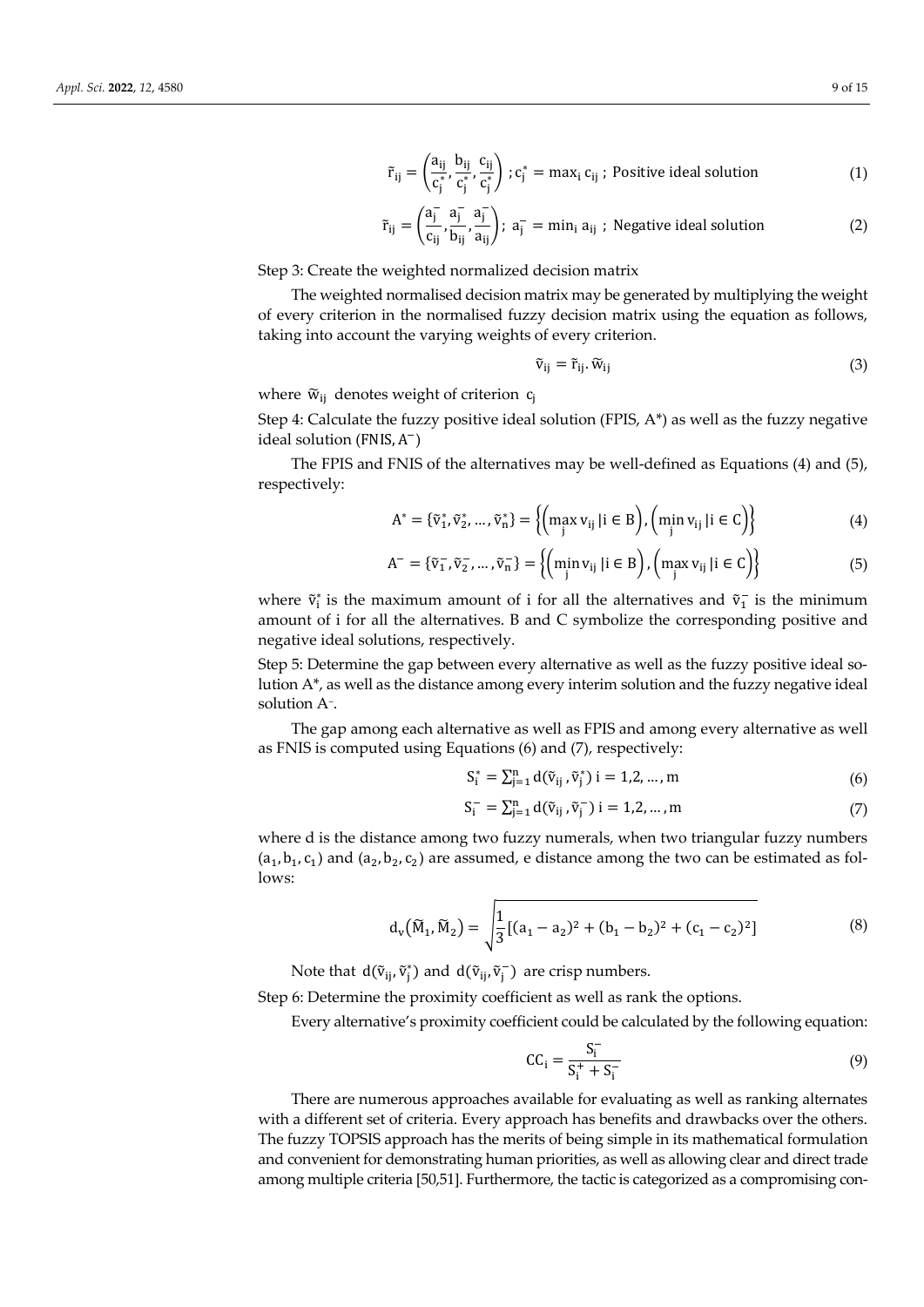cept, with the concept that while no optimal situation persists, a solution with optimized values on all criteria is achievable. As a result, fuzzy TOPSIS with a triangular membership value is utilized in this research study to evaluate different plagiarism methods.

#### **4. Results**

The researchers calculated the data using the regular fuzzy scale (shown in Table 3) and Equations (1)–(9). The solutions are examined in terms of numerous criteria, as well as the decision matrix findings are presented below. The choice matrix presented in Table 4 provides the arithmetic mean of all 50 expert opinions. Table 5 shows the normalized decision matrix. Table 6 shows the weighted normalized decision matrix. Further, Table 7 shows the positive and negative ideal solutions. Furthermore, Table 8 shows distance from positive and negative ideal solutions.

**Table 4.** Decision matrix**.**

|    | P1                    | P2                    | P3                    | Р4                    | P5                    |
|----|-----------------------|-----------------------|-----------------------|-----------------------|-----------------------|
| A1 | (4.440, 6.440, 8.440) | (4.440, 6.440, 7.720) | (4.800, 6.800, 8.000) | (4.080, 6.080, 7.480) | (3.840, 5.800, 7.360) |
| A2 | (4.040, 6.000, 7.560) | (4.320, 6.320, 7.720) | (4.000, 6.000, 7.440) | (4.160, 6.160, 7.600) | (3.920, 5.920, 7.520) |
| A3 | (4.040, 6.000, 7.760) | (4.560, 6.560, 7.920) | (4.360, 6.280, 7.720) | (4.480, 6.480, 7.760) | (4.400, 6.360, 7.760) |
| A4 | (3.880, 5.800, 7.520) | (4.160, 6.160, 7.800) | (4.120, 6.120, 7.720) | (4.320, 6.320, 7.800) | (4.320, 6.320, 7.960) |
| A5 | (4.320, 6.320, 7.840) | (4.200, 6.200, 7.560) | (4.320, 6.320, 7.880) | (4.000, 6.000, 7.480) | (4.440, 6.440, 8.120) |
| A6 | (4.560, 6.520, 8.000) | (4.560, 6.560, 7.920) | (4.760, 6.760, 7.880) | (4.840, 6.840, 8.000) | (4.640, 6.640, 7.880) |

**Table 5.** A normalized decision matrix**.**

|                | P1                    | P2                    | P3                    | P4                    | P5                    |
|----------------|-----------------------|-----------------------|-----------------------|-----------------------|-----------------------|
| A1             | (0.526, 0.763, 1.000) | (0.561, 0.813, 0.975) | (0.600, 0.850, 1.000) | (0.510, 0.760, 0.935) | (0.473, 0.714, 0.906) |
| A <sub>2</sub> | (0.479, 0.711, 0.896) | (0.545, 0.798, 0.975) | (0.500, 0.750, 0.930) | (0.520, 0.770, 0.950) | (0.483, 0.729, 0.926) |
| A3             | (0.479, 0.711, 0.919) | (0.576, 0.828, 1.000) | (0.545, 0.785, 0.965) | (0.560, 0.810, 0.970) | (0.542, 0.783, 0.956) |
| A4             | (0.460, 0.687, 0.891) | (0.525, 0.778, 0.985) | (0.515, 0.765, 0.965) | (0.540, 0.790, 0.975) | (0.532, 0.778, 0.980) |
| A5             | (0.512, 0.749, 0.929) | (0.530, 0.783, 0.955) | (0.540, 0.790, 0.985) | (0.500, 0.750, 0.935) | (0.547, 0.793, 1.000) |
| A6             | (0.540, 0.773, 0.948) | (0.576, 0.828, 1.000) | (0.595, 0.845, 0.985) | (0.605, 0.855, 1.000) | (0.571, 0.818, 0.970) |

**Table 6.** The weighted normalized decision matrix**.**

|                | P1                    | Р2                    | P3                    | <b>P4</b>             | <b>P5</b>             |
|----------------|-----------------------|-----------------------|-----------------------|-----------------------|-----------------------|
| A1             | (0.105, 0.153, 0.200) | (0.112, 0.163, 0.195) | (0.120, 0.170, 0.200) | (0.102, 0.152, 0.187) | (0.095, 0.143, 0.181) |
| A <sub>2</sub> | (0.096, 0.142, 0.179) | (0.109, 0.160, 0.195) | (0.100, 0.150, 0.186) | (0.104, 0.154, 0.190) | (0.097, 0.146, 0.185) |
| A3             | (0.096, 0.142, 0.184) | (0.115, 0.166, 0.200) | (0.109, 0.157, 0.193) | (0.112, 0.162, 0.194) | (0.108, 0.157, 0.191) |
| A4             | (0.092, 0.137, 0.178) | (0.105, 0.156, 0.197) | (0.103, 0.153, 0.193) | (0.108, 0.158, 0.195) | (0.106, 0.156, 0.196) |
| A5             | (0.102, 0.150, 0.186) | (0.106, 0.157, 0.191) | (0.108, 0.158, 0.197) | (0.100, 0.150, 0.187) | (0.109, 0.159, 0.200) |
| A6             | (0.108, 0.155, 0.190) | (0.115, 0.166, 0.200) | (0.119, 0.169, 0.197) | (0.121, 0.171, 0.200) | (0.114, 0.164, 0.194) |

**Table 7.** The positive and negative ideal solutions**.**

|                | <b>Positive Ideal</b> | <b>Negative Ideal</b> |
|----------------|-----------------------|-----------------------|
| P1             | (0.108, 0.155, 0.200) | (0.092, 0.137, 0.178) |
| P <sub>2</sub> | (0.115, 0.166, 0.200) | (0.105, 0.156, 0.191) |
| P <sub>3</sub> | (0.120, 0.170, 0.200) | (0.100, 0.150, 0.186) |
| P4             | (0.121, 0.171, 0.200) | (0.100, 0.150, 0.187) |
| P5             | (0.114, 0.164, 0.200) | (0.095, 0.143, 0.181) |

**Table 8.** Distance from positive and negative ideal solutions**.**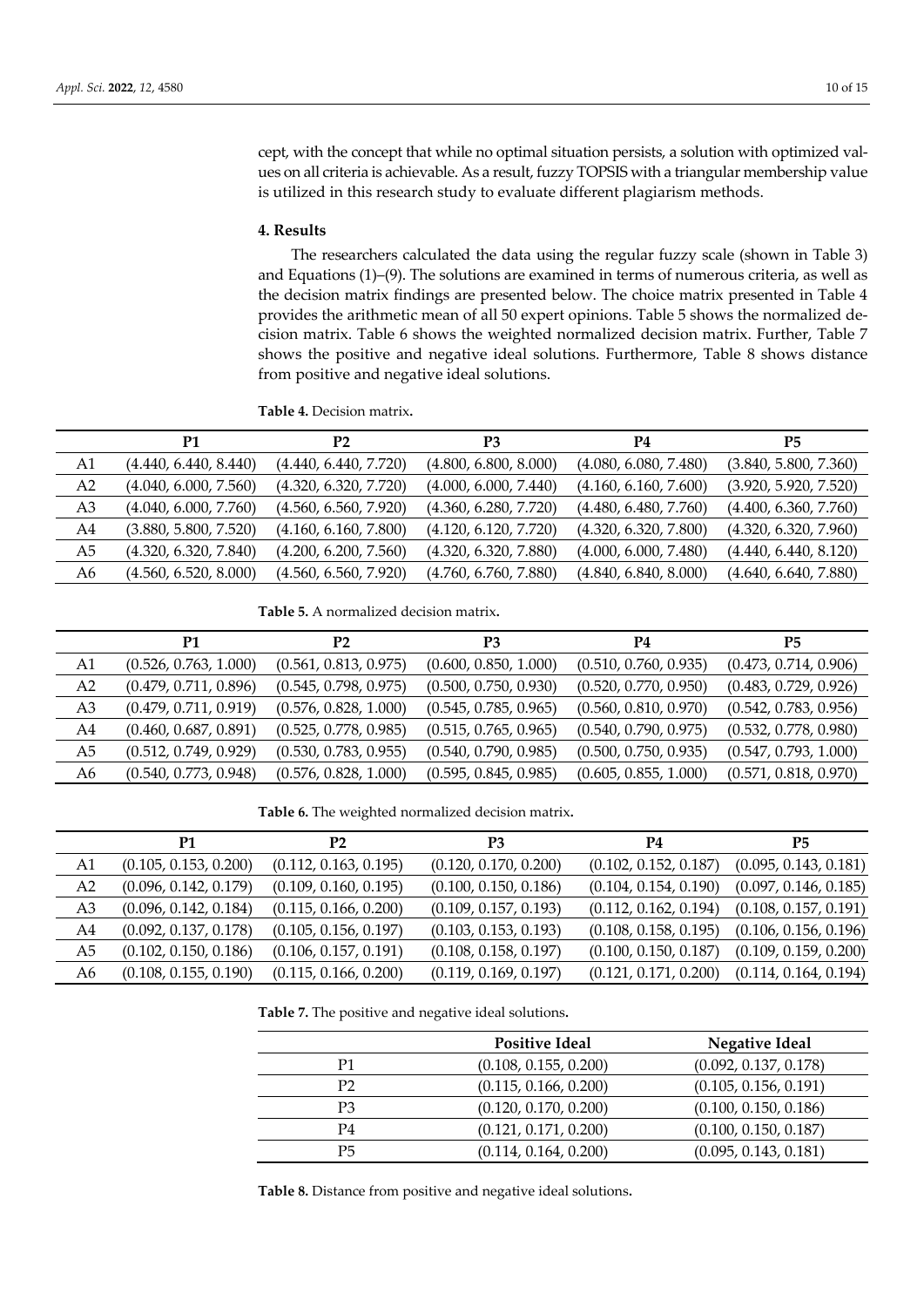|    |       | Distance from the Positive Ideal Distance from the Negative Ideal |
|----|-------|-------------------------------------------------------------------|
| A1 | 0.043 | 0.043                                                             |
| A2 | 0.071 | 0.014                                                             |
| A3 | 0.04  | 0.046                                                             |
| A4 | 0.059 | 0.029                                                             |
| A5 | 0.051 | 0.037                                                             |
| Α6 | 0.011 | 0.078                                                             |

Based upon the significance value of Ci presented in Table 9 and Figure 3, it is determined that the optimal ranking of the efficient academic plagiarism-detection methods using the fuzzy TOPSIS approach is  $A6 > A3 > A1 > A5 > A4 > A2$  ( $\degree$ " means  $\subseteq$ "). So, A6 (machine learning) is considered the preferable academic plagiarism-detection method.

|                | Ci    | <b>Rank</b> |
|----------------|-------|-------------|
| A1             | 0.503 |             |
| A2             | 0.167 |             |
| A3             | 0.534 | ◠           |
| A4             | 0.332 |             |
| A <sub>5</sub> | 0.419 |             |
| A6             | 0.874 |             |
|                |       |             |





**Figure 3.** Closeness coefficient graph**.**

**Table 9.** Closeness coefficient**.**

# **5. Discussion**

Plagiarism has become more prevalent in the age of information technology and has become a major concern. Plagiarism is still a problem in publishing as well as research, and there are software systems available to analyze similarities to originally published literature, submitted earlier student papers, theses, and dissertations, including webpages. These free or paid software packages can assist new authors to discover cases of 'unintended' plagiarism,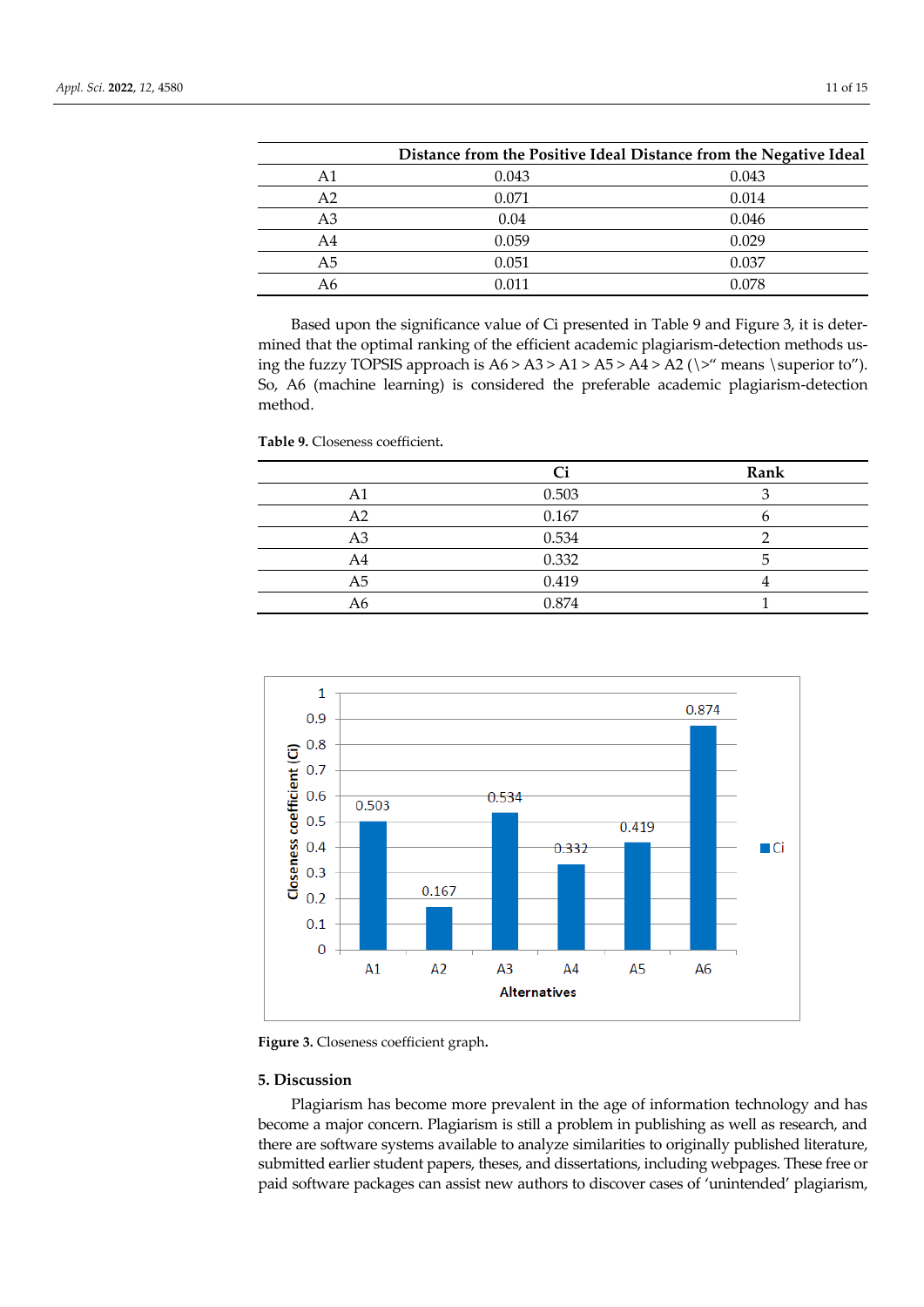as well as editors and academic staff, to detect all sorts of plagiarism. When utilizing any plagiarism-checking application, the user should be careful to carefully analyze the significant findings. A similarity measure or index does not show plagiarism on its own because properly referenced sources can be reported as 'similar.' Furthermore, some plagiarism-checking sites keep ownership of the draught entries in the system and use them for later similarity assessments. While software programs can be exceedingly useful in identifying and counseling writers about plagiarism, specialists suggest that before utilizing any plagiarism identification tool, editors, teaching staff, and researchers, as well as students obtain appropriate training on the use of the tool, final preservation of reports submitted, significance of findings, and implications.

The consequences of being exposed to plagiarising are extremely serious. If a person is detected plagiarising, the immediate consequence is that the individual has shown to be dishonest and unethical. These characteristics are not only directly damaging to their academic progress, but they may also have a negative impact on their ability to obtain a high-paying job at some point. A prospective employer sees little value in hiring someone who has previously proven himself to be dishonest and manipulative before they have ever worked a shift for the firm.

This research study discusses methods for reducing plagiarism issues and also evaluates some of the most common academic plagiarism-detection methods. The study also highlights the most efficient method for plagiarism detection, which is a machine-learningbased approach. The selection of features is undoubtedly the most significant component of machine-learning mechanisms. A variety of machine-learning methods have been created and trained with the help of computational features. The artificial neural network was discovered to be the most impactful machine-learning technique for making assumptions. The advent of machine learning as well as the strong credibility that its algorithms have earned, particularly in the domain of plagiarism detection, is another motivating element for tactic integration application. Plagiarism-prevention strategies based on a shift in society's attitude toward plagiarism are beyond a doubt the most effective means of combating plagiarism, but putting these approaches into practice is a difficulty for society overall. Plagiarismdetection methods must be prioritized by academic institutions. Due to their convenience and ease of implementation in tools, distinct statistical measures are commonly used in extensively utilized plagiarism-detection methods, according to an analysis of extensively employed plagiarism-detection methods.

According to an assessment of recognized plagiarism-detection tools, even though these methods provide outstanding service in finding corresponding text among records, even enhanced plagiarism finding applications cannot identify plagiarism, as well as humans, can. They have a number of flaws, thus manual inspection and human judgment are still required. The human mind is a ubiquitous plagiarism-detection tool that can assess documents using statistical as well as semantical methods and can work with both textual and non-textual data. Such capabilities are now available in plagiarism-detection software programs using machine-learning technology.

## **6. Conclusions**

This paper provides an outline of the tools as well as strategies used to detect text plagiarism. It makes an attempt to offer some insight into the recent advancement in this subject, including approaches used and tools. Some of the popular academic plagiarism-detection methods have been studied and analyzed, highlighting the key issues with these tools as well as the areas for further research. For identifying plagiarised writings, NLP is used in pre-processing phases such as sentence segmentation, tokenization, stop-word elimination, punctuation removal, synonym substitution, stemming, and numeral replacement. The accuracy, as well as effectiveness, of the plagiarism-detection system, is improved by these pre-processing procedures. The findings presented in this paper show that the machine-learning (ML) method for plagiarism detection can be used significantly and efficiently. There are some studies being conducted to perform this task utilizing ML and neural networks, as well as deep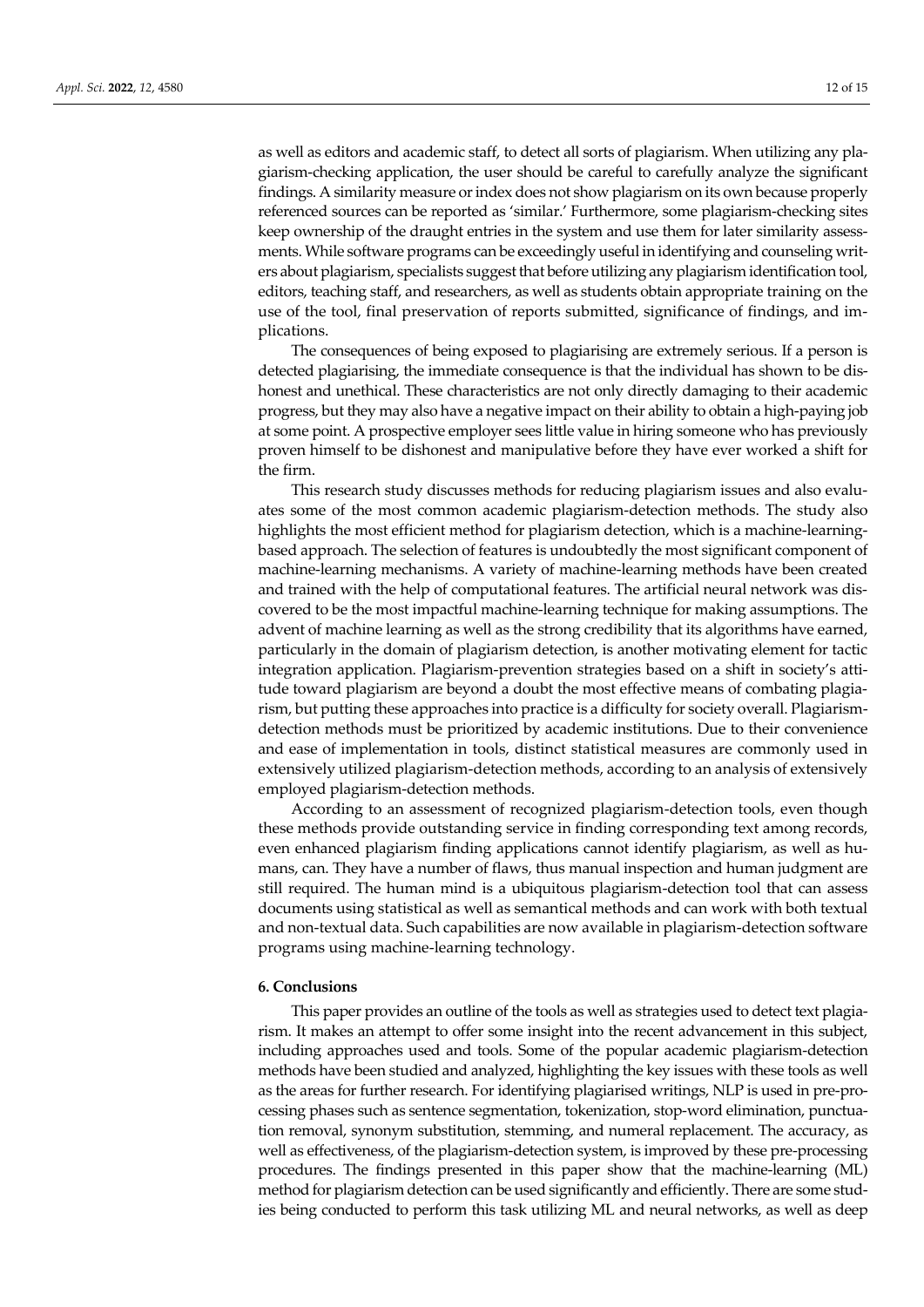learning. Intelligent strategies for detecting high obfuscations are still in their early stages, and the majority of accessible online or stand-alone, as well as web-based applications, fail to identify intricate manipulations. Therefore, this study sheds light on the vast research potential in this subject for building effective smart detection systems to combat these inappropriate practices.

**Author Contributions:** Conceptualization, K.M.J., I.H.K. and M.A.S.; methodology, K.M.J., I.H.K. and M.A.S.; software, K.M.J., I.H.K. and M.A.S.; validation, K.M.J., I.H.K. and M.A.S.; formal analysis, K.M.J., I.H.K. and M.A.S.; investigation, K.M.J., I.H.K. and M.A.S.; resources, K.M.J., I.H.K. and M.A.S.; data curation, K.M.J., I.H.K. and M.A.S.; writing—original draft preparation, K.M.J., I.H.K. and M.A.S.; writing—review and editing, K.M.J., I.H.K. and M.A.S.; visualization, K.M.J., I.H.K. and M.A.S.; supervision, K.M.J., I.H.K. and M.A.S.; project administration, K.M.J. and I.H.K.; funding acquisition, K.M.J. All authors have read and agreed to the published version of the manuscript.

**Funding:** This work was supported by a King Abdulaziz City of Science and Technology (KACST) funding: Grant No. 38-597(11-INF1520-03). We thank KACST for their financial support.

**Institutional Review Board Statement:** Not Applicable.

**Informed Consent Statement:** Not Applicable.

**Data Availability Statement:** Not available.

**Acknowledgments:** The authors thank Science and Technology Unit, King Abdulaziz University for the technical support.

**Conflicts of Interest:** The authors declare no conflict of interest.

#### **References**

- 1. Chen, X.; Francia, B.; Li, M.; Mckinnon, B.; Seker, A. Shared information and program plagiarism detection. *IEEE Trans. Inf. Theory* **2004**, *50*, 1545–1551.
- 2. Lancaster, T.; Culwin, F. A comparison of source code plagiarism detection engines. *Comput. Sci. Educ.* **2004**, *14*, 101–112.
- 3. Potthast, M.; Stein, B.; Barrón-Cedeño, A.; Rosso, P. An evaluation framework for plagiarism detection. In *Coling 2010: Posters*; Coling 2010 Organizing Committee: Beijing, China, 2010; pp. 997–1005.
- 4. Lukashenko, R.; Graudina, V.; Grundspenkis, J. Computer-based plagiarism detection methods and tools: An overview. In Proceedings of the 2007 International Conference on Computer Systems and Technologies, Ruse, Bulgaria, 14–15 June 2007; pp. 1–6.
- 5. Ansari, M.T.J.; Pandey, D.; Alenezi, M. STORE: Security threat oriented requirements engineering methodology. *J. King Saud Univ. -Comput. Inf. Sci.* **2018**, *34*, 192–103.
- 6. Gupta, D. Study on Extrinsic Text Plagiarism Detection Techniques and Tools. *J. Eng. Sci. Technol. Rev.* **2016**, *9*, 8–22.
- 7. Ansari, M.T.J.; Baz, A.; Alhakami, H.; Alhakami, W.; Kumar, R.; Khan, R.A. P-STORE: Extension of STORE methodology to elicit privacy requirements. *Arab. J. Sci. Eng.* **2021**, *46*, 8287–8310.
- 8. Donaldson, J.L.; Lancaster, A.M.; Sposato, P.H. A plagiarism detection system. In Proceedings of the Twelfth SIGCSE Technical Symposium on Computer Science Education, St. Louis, MO, USA, 26–27 February 1981; pp. 21–25.
- 9. Parker, A.; Hamblen, J.O. Computer algorithms for plagiarism detection. *IEEE Trans. Educ.* **1989**, *32*, 94–99.
- 10. Eissen, S.M.Z.; Stein, B. Intrinsic plagiarism detection. In *European Conference on Information Retrieval*; Springer: Berlin/Heidelberg, Germany,2006; pp. 565–569.
- 11. Si, A.; Leong, H.V.; Lau, R.W. Check: A document plagiarism detection system. In Proceedings of the 1997 ACM Symposium on Applied Computing, San Jose, CA, USA, February 28–March 1997; pp. 70–77.
- 12. Potthast, M.; Barrón-Cedeno, A.; Stein, B.; Rosso, P. Cross-language plagiarism detection. *Lang. Resour. Eval.* **2011**, *45*, 45–62.
- 13. Sorokina, D.; Gehrke, J.; Warner, S.; Ginsparg, P. Plagiarism detection in arXiv. In Proceedings of the Sixth International Conference on Data Mining (ICDM'06), Hong Kong, China, 18–22 December 2006; pp. 1070–1075.
- 14. Ansari, M.T.J.; Pandey, D.; Risks, security, and privacy for HIV/AIDS data: Big data perspective. In *Big Data Analytics in HIV/AIDS Research*; IGI Global: Hershey, PA, USA, 2018; pp. 117–139.
- 15. Altheneyan, A.; Menai, M.E.B. Evaluation of state-of-the-art paraphrase identification and its application to automatic plagiarism detection. *Int. J. Pattern Recognit. Artif. Intell.* **2020**, *34*, 2053004.
- 16. Gipp, B.; Meuschke, N.; Beel, J. Comparative evaluation of text-and citation-based plagiarism detection approaches using guttenplag. In Proceedings of the 11th Annual International ACM/IEEE Joint Conference on Digital Libraries, Ottawa, ON, Canada, 13–17 June 2011; pp. 255–258.
- 17. zu Guttenberg, K.T. *Verfassung und Verfassungsvertrag: Konstitutionelle Entwicklungsstufen in den USA und der EU*; Duncker & Humblot: Berlin, Germany, 2009.
- 18. Guttenplag, W. Online Resource, 2011. Available online: http://de.guttenplag.wikia.com (12 March 2022).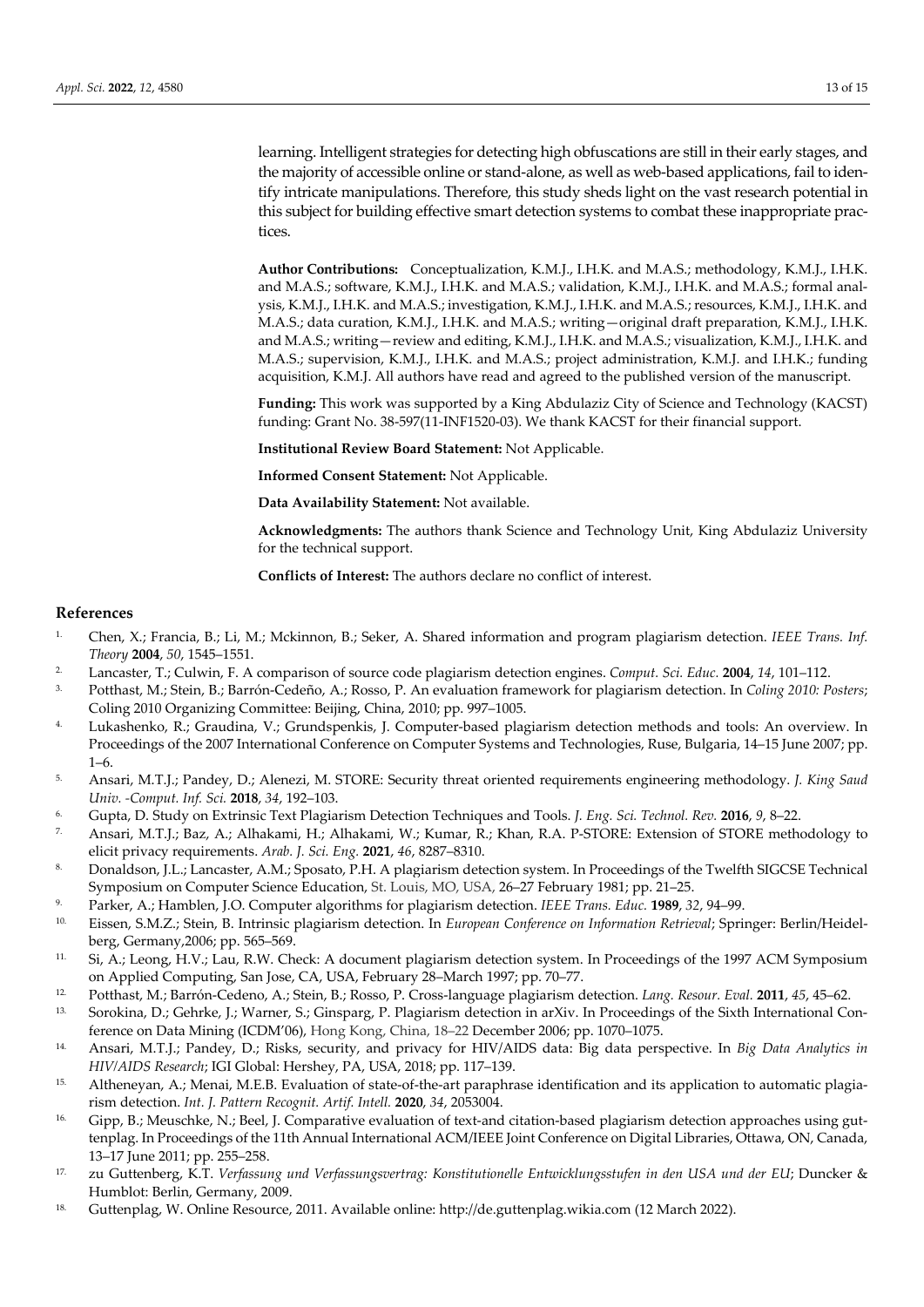- 19. Modiba, P.; Pieterse, V.; Haskins, B. Evaluating plagiarism detection software for introductory programming assignments. In Proceedings of the Computer Science Education Research Conference, Pretoria, South Africa, 4–6 July 2016; pp. 37–46.
- 20. Barrón-Cedeño, A.; Potthast, M.; Rosso, P.; Stein, B. Corpus and evaluation measures for automatic plagiarism detection. In Proceedings of the Seventh International Conference on Language Resources and Evaluation (LREC'10), Valletta, Malta, 17–23 May 2010.
- 21. Kakkonen, T.; Mozgovoy, M. Hermetic and web plagiarism detection systems for student essays—An evaluation of the stateof-the-art. *J. Educ. Comput. Res.* **2010**, *42*, 135–159.
- <sup>22.</sup> Juričić, V.; Jurić, T.; Tkalec, M. Performance evaluation of plagiarism detection method based on the intermediate language. In Proceedings of the 3rd International Conference "The Future of Information Sciences: INFuture2011–Information Sciences and e-Society", Zagreb, Croatia, 9–11 November 2011.
- 23. Acampora, G.; Cosma, G. A Fuzzy-based approach to programming language independent source-code plagiarism detection. In Proceedings of the 2015 IEEE International Conference on Fuzzy Systems (FUZZ-IEEE), Istanbul, Turkey, 2–5 August 2015; pp. 1–8.
- <sup>24.</sup> Ali, A.M.E.T.; Abdulla, H.M.D.; Snasel, V. Overview and comparison of plagiarism detection tools. In 20 April, 2011; pp. 161– 172.
- 25. Hage, J.; Rademaker, P.; Van Vugt, N. *A Comparison of Plagiarism Detection Tools*; Utrecht University: Utrecht, The Netherlands, 2010; Volume 28.
- 26. Kasprzak, J.; Brandejs, M. Improving the reliability of the plagiarism detection system*.* In *Lab Report for PAN at CLEF*; 2010; pp. 359–366. http://ceur-ws.org/Vol-1176/CLEF2010wn-PAN-KasprzakEt2010.pdf accessed on 15 March 2022
- 27. Gutbrod, M.A. Nachhaltiges E-Learning Durch Sekundäre Dienste. Ph.D. Thesis, Technische Universität Braunschweig, Braunschweig, Germany, 2007.
- 28. Juola, P. Detecting contract cheating via stylometric methods. In Proceedings of the Conference on Plagiarism across Europe and Beyond, Brno, Czech Republic, 24–26 May 2017; pp. 187–198.
- 29. Neal, T.; Sundararajan, K.; Fatima, A.; Yan, Y.; Xiang, Y.; Woodard, D. Surveying stylometry techniques and applications. *ACM Comput. Surv. (CSUR)* **2017**, *50*, 1–36.
- 30. Gipp, B.; Beel, J. Citation based plagiarism detection: A new approach to identify plagiarized work language independently. In Proceedings of the 21st ACM Conference on Hypertext and Hypermedia, Toronto, ON, Canada,13–16 June 2010; pp. 273–274.
- 31. Kanaris, I.; Kanaris, K.; Houvardas, I.; Stamatatos, E. Words versus character n-grams for anti-spam filtering. *Int. J. Artif. Intell. Tools* **2007**, *16*, 1047–1067.
- 32. Lopez-Gazpio, I.; Maritxalar, M.; Lapata, M.; Agirre, E. Word n-gram attention models for sentence similarity and inference. *Expert Syst. Appl.* **2019**, *132*, 1–11.
- 33. Bao, J.; Lyon, C.; Lane, P.C.; Ji, W.; Malcolm, J. *Comparing Different Text Similarity Methods*; 2007. http://citeseerx.ist.psu.edu/viewdoc/download?doi=10.1.1.578.841&rep=rep1&type=pdf accessed on 15 March 2022.
- 34. Mohammad, A.S.; Jaradat, Z.; Mahmoud, A.A.; Jararweh, Y. Paraphrase identification and semantic text similarity analysis in Arabic news tweets using lexical, syntactic, and semantic features. *Inf. Process. Manag.* **2017**, *53*, 640–652.
- 35. Shima, R.; Esfahani, F.; Hamid, R. A Persian fuzzy plagiarism detection approach. *J. Inf. Syst. Telecommun.* **2015**, *3*, 182–190.
- 36. Fersini, E.; Messina, E.; Pozzi, F.A. Expressive signals in social media languages to improve polarity detection. *Inf. Process. Manag.* **2016**, *52*, 20–35.
- 37. Katta, J.Y.B. Machine Learning for Source-Code Plagiarism Detection. Ph.D. Thesis, International Institute of Information Technology Hyderabad, University of Science and Technology, Hyderabad, India 2018.
- 38. Chong, M.Y.M. *A Study on Plagiarism Detection and Plagiarism Direction Identification Using Natural Language Processing Techniques*;University of Wolverhampton: Walsall, UK; 2013.
- 39. Fusch, P.I.; Ness, L.R.; Booker, J.M.; Fusch, G.E. The ethical implications of plagiarism and ghostwriting in an open society. *J. Soc. Change* **2017**, *9*, 4.
- 40. Hourrane, O.; Benlahmar, E.H. Survey of plagiarism detection approaches and big data techniques related to plagiarism candidate retrieval. In Proceedings of the 2nd International Conference on Big Data, Cloud and Applications, Tetouan, Morocco,29– 30 March 2017; pp. 1–6.
- 41. Meuschke, N. Analyzing Non-Textual Content Elements to Detect Academic Plagiarism. *arXiv* **2021**, arXiv:2106.05764.
- 42. Weber-Wulff, D. *False Feathers: A Perspective on Academic Plagiarism*; Springer Science & Business: Berlin/Heidelberg, Germany, 2014.
- 43. Jhi, Y.C.; Wang, X.; Jia, X.; Zhu, S.; Liu, P.; Wu, D. Value-based program characterization and its application to software plagiarism detection. In Proceedings of the 33rd International Conference on Software Engineering, Honolulu, HI, USA, 21–28 May 2011; pp. 756–765.
- 44. Foltýnek, T.; Meuschke, N.; Gipp, B. Academic plagiarism detection: A systematic literature review. *ACM Comput. Surv. (CSUR)*  **2019**, *52*, 1–42.
- 45. Hwang, C.L.; Yoon, K. Methods for multiple attribute decision making. In *Multiple Attribute Decision Making*; Springer: Berlin/Heidelberg, Germany, 1981; pp. 58–191.
- 46. Chen, M.F.; Tzeng, G.H.; Ding, C.G. Fuzzy MCDM approach to select service provider. *IEEE Int. Conf. Fuzzy Syst.* **2003**, *1*, 572– 577.